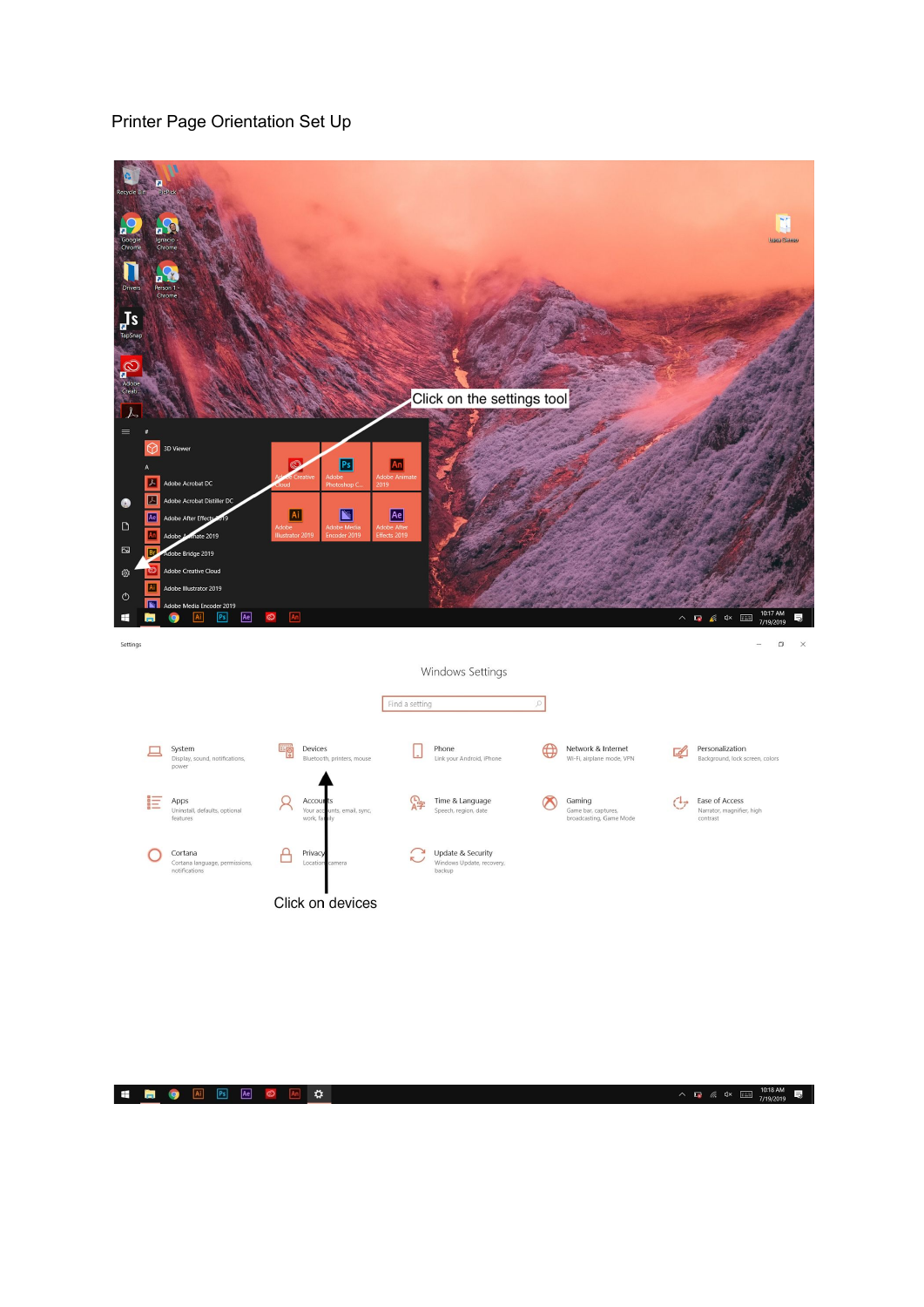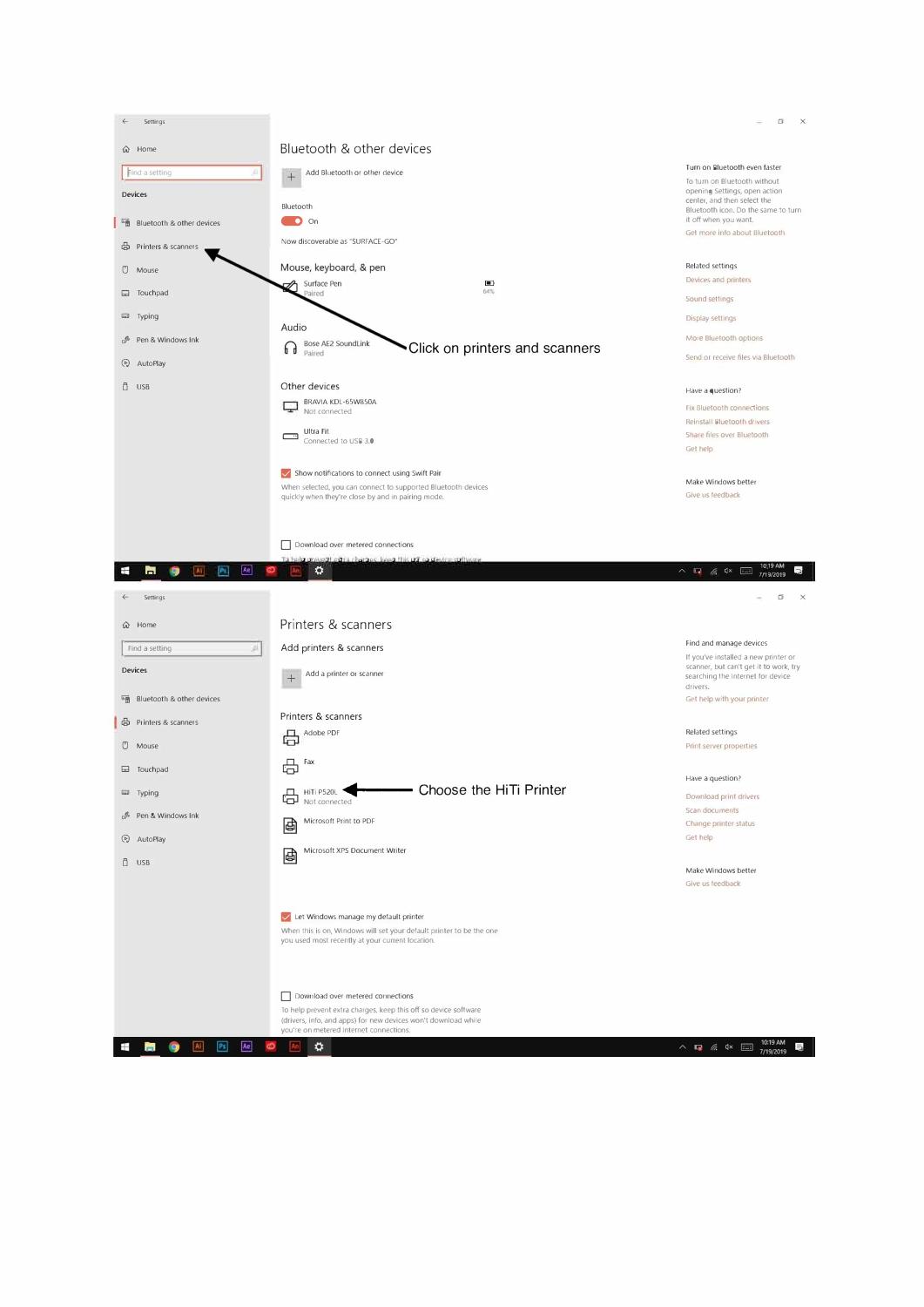

| Settings<br>$\leftarrow$                                          |                                          | $\Box$<br>$\times$<br>-                                                                                                                                                                                                                                                                                                                                                           |
|-------------------------------------------------------------------|------------------------------------------|-----------------------------------------------------------------------------------------------------------------------------------------------------------------------------------------------------------------------------------------------------------------------------------------------------------------------------------------------------------------------------------|
| HiTi P520L<br>⋒                                                   |                                          |                                                                                                                                                                                                                                                                                                                                                                                   |
| Manage your device                                                |                                          | Have a question?<br>Get help                                                                                                                                                                                                                                                                                                                                                      |
| Printer status: Idle<br>Open print queue                          | Click on papers                          |                                                                                                                                                                                                                                                                                                                                                                                   |
| Print a test page                                                 |                                          |                                                                                                                                                                                                                                                                                                                                                                                   |
| Run the troubleshooter                                            |                                          |                                                                                                                                                                                                                                                                                                                                                                                   |
| <b>Printer properties</b>                                         | <b>B</b> HiTL<br>DL Printing Preferences | $\times$                                                                                                                                                                                                                                                                                                                                                                          |
| Printing preferences                                              | Setting Papers Color Tools About         |                                                                                                                                                                                                                                                                                                                                                                                   |
| Hardware properties                                               | User Setting Profile                     |                                                                                                                                                                                                                                                                                                                                                                                   |
|                                                                   | $\overline{\cdot}$<br>Default            |                                                                                                                                                                                                                                                                                                                                                                                   |
|                                                                   | Delete<br>Save                           |                                                                                                                                                                                                                                                                                                                                                                                   |
|                                                                   | Export<br>Import                         |                                                                                                                                                                                                                                                                                                                                                                                   |
|                                                                   |                                          |                                                                                                                                                                                                                                                                                                                                                                                   |
|                                                                   |                                          |                                                                                                                                                                                                                                                                                                                                                                                   |
|                                                                   |                                          |                                                                                                                                                                                                                                                                                                                                                                                   |
|                                                                   | $\Box$ Enable matte                      |                                                                                                                                                                                                                                                                                                                                                                                   |
|                                                                   |                                          |                                                                                                                                                                                                                                                                                                                                                                                   |
|                                                                   |                                          |                                                                                                                                                                                                                                                                                                                                                                                   |
|                                                                   |                                          |                                                                                                                                                                                                                                                                                                                                                                                   |
|                                                                   | OK                                       | Cancel<br>Apply                                                                                                                                                                                                                                                                                                                                                                   |
|                                                                   |                                          |                                                                                                                                                                                                                                                                                                                                                                                   |
| Ae<br>Ai<br>P <sub>S</sub><br>$\circ$<br>Ŧ<br>9<br>$\blacksquare$ | $\frac{1}{2}$<br>An                      | 10:22 AM<br>7/19/2019<br>局<br>$\begin{picture}(150,10) \put(0,0){\line(1,0){10}} \put(15,0){\line(1,0){10}} \put(15,0){\line(1,0){10}} \put(15,0){\line(1,0){10}} \put(15,0){\line(1,0){10}} \put(15,0){\line(1,0){10}} \put(15,0){\line(1,0){10}} \put(15,0){\line(1,0){10}} \put(15,0){\line(1,0){10}} \put(15,0){\line(1,0){10}} \put(15,0){\line(1,0){10}} \put(15,0){\line($ |